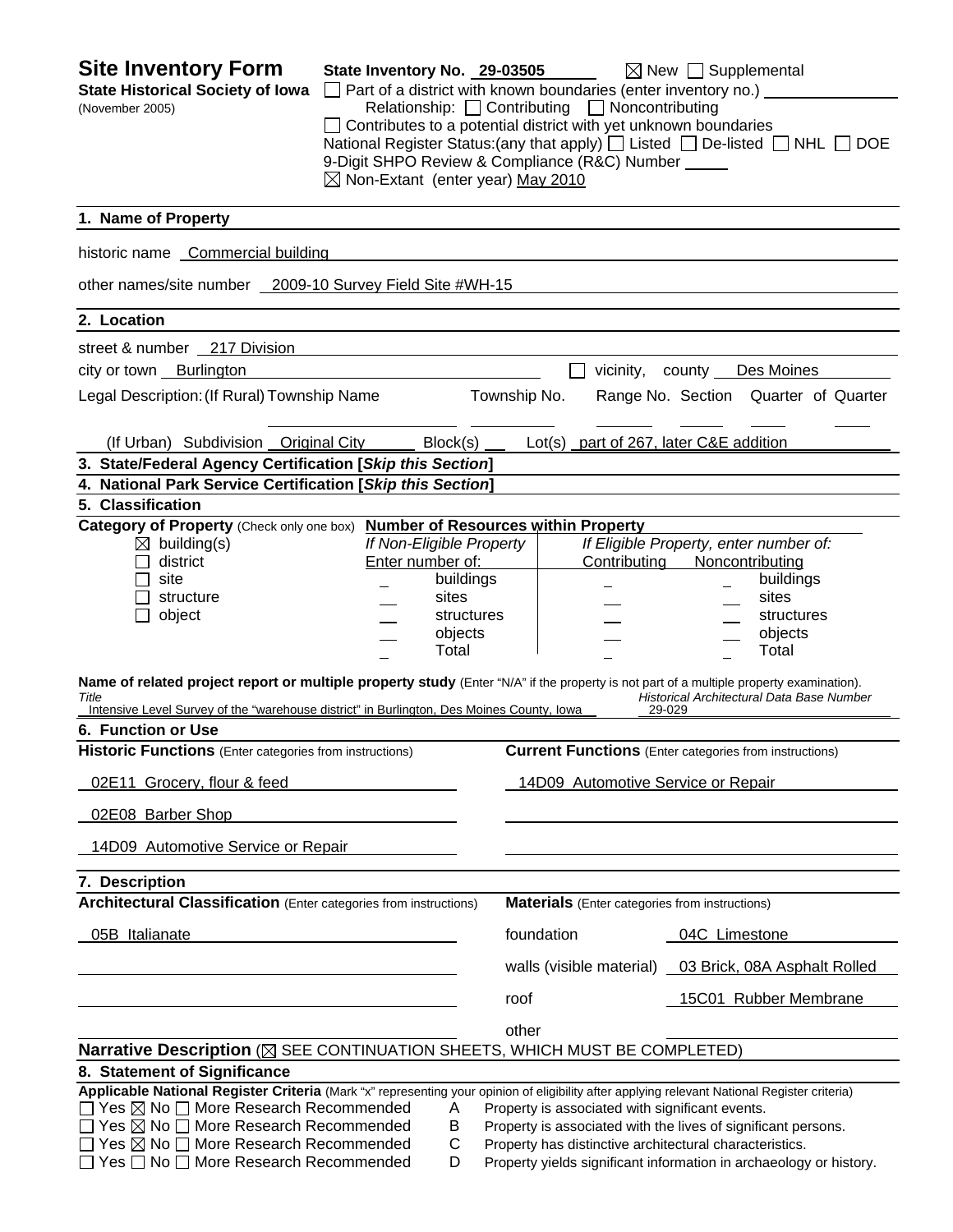| County<br>Des Moines<br>Address 217 Division                                                                                                                                                                                                                                                                                                                                                                                                                                                                                                                                                                                                                                                                                                                                                                                                                                                                                                                                                                                                                                                                                                                                                                                                                                                                                                                                                                                                                                                                                                                                                                                                                                                                                        | Site Number 29-03505                                                        |
|-------------------------------------------------------------------------------------------------------------------------------------------------------------------------------------------------------------------------------------------------------------------------------------------------------------------------------------------------------------------------------------------------------------------------------------------------------------------------------------------------------------------------------------------------------------------------------------------------------------------------------------------------------------------------------------------------------------------------------------------------------------------------------------------------------------------------------------------------------------------------------------------------------------------------------------------------------------------------------------------------------------------------------------------------------------------------------------------------------------------------------------------------------------------------------------------------------------------------------------------------------------------------------------------------------------------------------------------------------------------------------------------------------------------------------------------------------------------------------------------------------------------------------------------------------------------------------------------------------------------------------------------------------------------------------------------------------------------------------------|-----------------------------------------------------------------------------|
| <b>Burlington</b><br>City                                                                                                                                                                                                                                                                                                                                                                                                                                                                                                                                                                                                                                                                                                                                                                                                                                                                                                                                                                                                                                                                                                                                                                                                                                                                                                                                                                                                                                                                                                                                                                                                                                                                                                           | District Number ___________                                                 |
| <b>Criteria Considerations</b><br>$\Box$ A Owned by a religious institution or used<br>$\Box$ E A reconstructed building, object, or structure.<br>for religious purposes.<br>$\Box$ F A commemorative property.<br>B Removed from its original location.<br>C A birthplace or grave.<br>50 years.<br>D A cemetery                                                                                                                                                                                                                                                                                                                                                                                                                                                                                                                                                                                                                                                                                                                                                                                                                                                                                                                                                                                                                                                                                                                                                                                                                                                                                                                                                                                                                  | $\Box$ G Less than 50 years of age or achieved significance within the past |
| Areas of Significance (Enter categories from instructions)<br><b>Significant Dates</b><br>Construction date<br>1870<br>Other dates, including renovation                                                                                                                                                                                                                                                                                                                                                                                                                                                                                                                                                                                                                                                                                                                                                                                                                                                                                                                                                                                                                                                                                                                                                                                                                                                                                                                                                                                                                                                                                                                                                                            | $\boxtimes$ check if circa or estimated date                                |
| <b>Architect/Builder</b><br><b>Significant Person</b><br>(Complete if National Register Criterion B is marked above)<br>Architect<br><b>Builder</b>                                                                                                                                                                                                                                                                                                                                                                                                                                                                                                                                                                                                                                                                                                                                                                                                                                                                                                                                                                                                                                                                                                                                                                                                                                                                                                                                                                                                                                                                                                                                                                                 |                                                                             |
|                                                                                                                                                                                                                                                                                                                                                                                                                                                                                                                                                                                                                                                                                                                                                                                                                                                                                                                                                                                                                                                                                                                                                                                                                                                                                                                                                                                                                                                                                                                                                                                                                                                                                                                                     |                                                                             |
| Narrative Statement of Significance (X SEE CONTINUATION SHEETS, WHICH MUST BE COMPLETED)<br>9. Major Bibliographical References                                                                                                                                                                                                                                                                                                                                                                                                                                                                                                                                                                                                                                                                                                                                                                                                                                                                                                                                                                                                                                                                                                                                                                                                                                                                                                                                                                                                                                                                                                                                                                                                     |                                                                             |
| Bibliography $\boxtimes$ See continuation sheet for citations of the books, articles, and other sources used in preparing this form                                                                                                                                                                                                                                                                                                                                                                                                                                                                                                                                                                                                                                                                                                                                                                                                                                                                                                                                                                                                                                                                                                                                                                                                                                                                                                                                                                                                                                                                                                                                                                                                 |                                                                             |
| 10. Geographic Data                                                                                                                                                                                                                                                                                                                                                                                                                                                                                                                                                                                                                                                                                                                                                                                                                                                                                                                                                                                                                                                                                                                                                                                                                                                                                                                                                                                                                                                                                                                                                                                                                                                                                                                 |                                                                             |
| <b>UTM References (OPTIONAL)</b>                                                                                                                                                                                                                                                                                                                                                                                                                                                                                                                                                                                                                                                                                                                                                                                                                                                                                                                                                                                                                                                                                                                                                                                                                                                                                                                                                                                                                                                                                                                                                                                                                                                                                                    |                                                                             |
| Easting<br>Zone<br>Northing<br>Zone<br>Easting<br>2<br>1                                                                                                                                                                                                                                                                                                                                                                                                                                                                                                                                                                                                                                                                                                                                                                                                                                                                                                                                                                                                                                                                                                                                                                                                                                                                                                                                                                                                                                                                                                                                                                                                                                                                            | Northing                                                                    |
| 3<br>4                                                                                                                                                                                                                                                                                                                                                                                                                                                                                                                                                                                                                                                                                                                                                                                                                                                                                                                                                                                                                                                                                                                                                                                                                                                                                                                                                                                                                                                                                                                                                                                                                                                                                                                              |                                                                             |
|                                                                                                                                                                                                                                                                                                                                                                                                                                                                                                                                                                                                                                                                                                                                                                                                                                                                                                                                                                                                                                                                                                                                                                                                                                                                                                                                                                                                                                                                                                                                                                                                                                                                                                                                     |                                                                             |
| See continuation sheet for additional UTM references or comments                                                                                                                                                                                                                                                                                                                                                                                                                                                                                                                                                                                                                                                                                                                                                                                                                                                                                                                                                                                                                                                                                                                                                                                                                                                                                                                                                                                                                                                                                                                                                                                                                                                                    |                                                                             |
| 11. Form Prepared By                                                                                                                                                                                                                                                                                                                                                                                                                                                                                                                                                                                                                                                                                                                                                                                                                                                                                                                                                                                                                                                                                                                                                                                                                                                                                                                                                                                                                                                                                                                                                                                                                                                                                                                |                                                                             |
| name/title Hal Mortan, Volunteer                                                                                                                                                                                                                                                                                                                                                                                                                                                                                                                                                                                                                                                                                                                                                                                                                                                                                                                                                                                                                                                                                                                                                                                                                                                                                                                                                                                                                                                                                                                                                                                                                                                                                                    | Rebecca Lawin McCarley, Consultant, Davenport, IA                           |
| organization Burlington Historic Preservation Commission                                                                                                                                                                                                                                                                                                                                                                                                                                                                                                                                                                                                                                                                                                                                                                                                                                                                                                                                                                                                                                                                                                                                                                                                                                                                                                                                                                                                                                                                                                                                                                                                                                                                            | date February 18, 2010                                                      |
| street & number_ City Hall, 400 Washington Street                                                                                                                                                                                                                                                                                                                                                                                                                                                                                                                                                                                                                                                                                                                                                                                                                                                                                                                                                                                                                                                                                                                                                                                                                                                                                                                                                                                                                                                                                                                                                                                                                                                                                   | telephone 319-753-8158                                                      |
| <b>Burlington</b><br>city or town_                                                                                                                                                                                                                                                                                                                                                                                                                                                                                                                                                                                                                                                                                                                                                                                                                                                                                                                                                                                                                                                                                                                                                                                                                                                                                                                                                                                                                                                                                                                                                                                                                                                                                                  | state lowa zip code 52601                                                   |
| ADDITIONAL DOCUMENTATION (Submit the following items with the completed form)                                                                                                                                                                                                                                                                                                                                                                                                                                                                                                                                                                                                                                                                                                                                                                                                                                                                                                                                                                                                                                                                                                                                                                                                                                                                                                                                                                                                                                                                                                                                                                                                                                                       |                                                                             |
| <b>FOR ALL PROPERTIES</b><br>Map: showing the property's location in a town/city or township.<br>1.<br>Site plan: showing position of buildings and structures on the site in relation to public road(s).<br>2.<br>Photographs: representative black and white photos. If the photos are taken as part of a survey for which the Society is to be<br>3.<br>curator of the negatives or color slides, a photo/catalog sheet needs to be included with the negatives/slides and the following<br>needs to be provided below on this particular inventory site:<br>Roll/slide sheet #<br>Frame/slot #<br>Roll/slide sheet #<br>Frame/slot #<br>Frame/slot #<br>Roll/slide sheet #<br>$\boxtimes$ See continuation sheet or attached photo & slide catalog sheet for list of photo roll or slide entries.<br>$\boxtimes$ Photos/illustrations without negatives are also in this site inventory file.<br>FOR CERTAIN KINDS OF PROPERTIES, INCLUDE THE FOLLOWING AS WELL<br>Farmstead & District: (List of structures and buildings, known or estimated year built, and contributing or noncontributing status)<br>1.<br>2.<br>Barn:<br>a. A sketch of the frame/truss configuration in the form of drawing a typical middle bent of the barn.<br>A photograph of the loft showing the frame configuration along one side.<br>b.<br>A sketch floor plan of the interior space arrangements along with the barn's exterior dimensions in feet.<br>c.<br>State Historic Preservation Office (SHPO) Use Only Below This Line<br>Concur with above survey opinion on National Register eligibility: $\Box$ Yes $\Box$ No $\Box$ More Research Recommended<br>This is a locally designated property or part of a locally designated district. | Date Taken<br>Date Taken<br>Date Taken                                      |
| Comments:                                                                                                                                                                                                                                                                                                                                                                                                                                                                                                                                                                                                                                                                                                                                                                                                                                                                                                                                                                                                                                                                                                                                                                                                                                                                                                                                                                                                                                                                                                                                                                                                                                                                                                                           |                                                                             |
| Evaluated by (name/title):                                                                                                                                                                                                                                                                                                                                                                                                                                                                                                                                                                                                                                                                                                                                                                                                                                                                                                                                                                                                                                                                                                                                                                                                                                                                                                                                                                                                                                                                                                                                                                                                                                                                                                          | Date:                                                                       |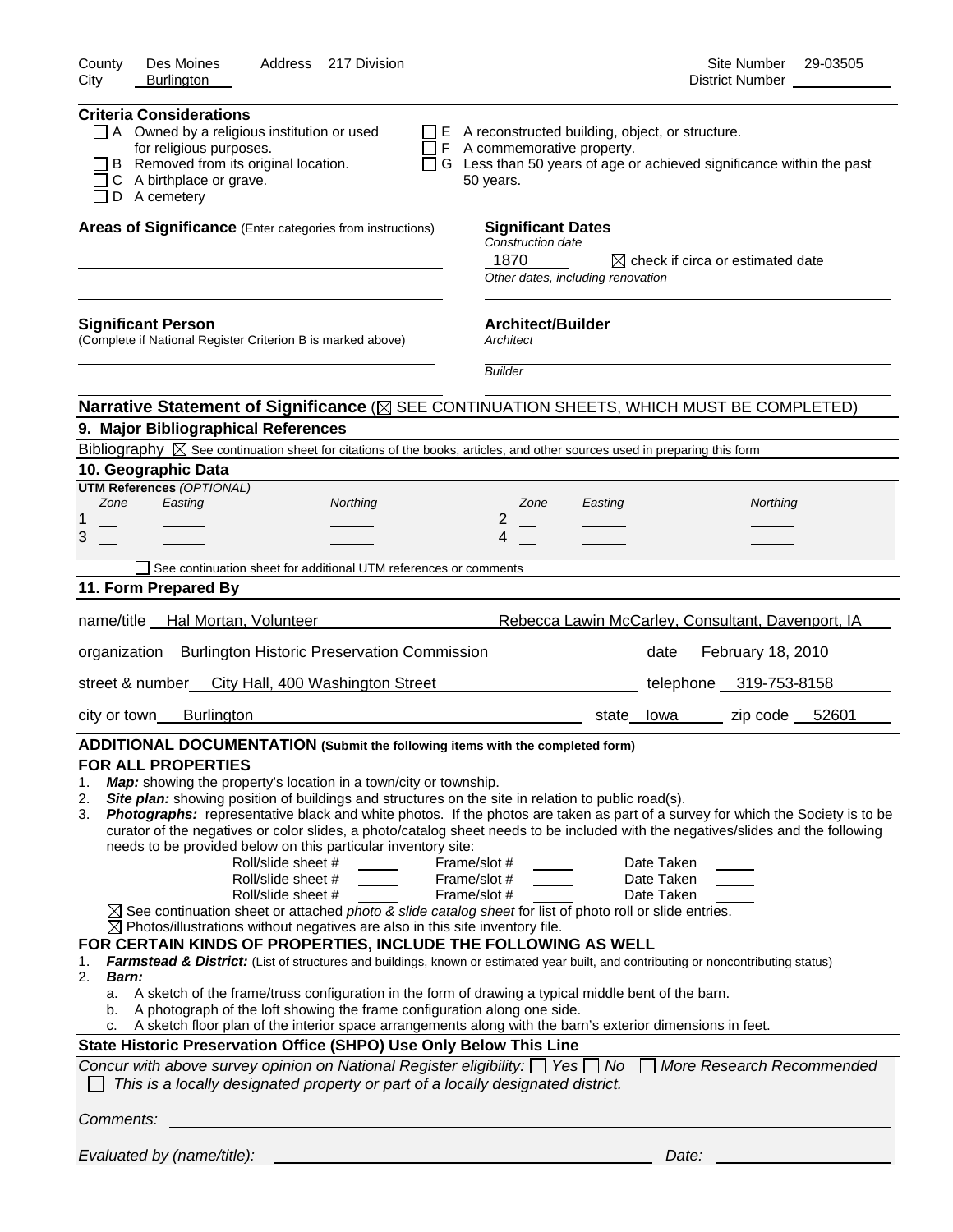## **Iowa Site Inventory Form** Related District Number **Related District Number Continuation Sheet**

Page 1

| Commercial building | Des Moines        |
|---------------------|-------------------|
| Name of Property    | County            |
| 217 Division Street | <b>Burlington</b> |
| Address             | City              |

#### **7. Narrative Description**

This was a two-story brick Italianate building, which was demolished in May 2010. The storefront had been converted to a vehicular door for an auto repair shop. Pedestrian doors flanked the storefront. The second story brick was covered in rolled asphalt siding. The three arch windows were boarded over. The cornice was likely similar to the adjacent buildings but had been removed. The second story on the rear of the building had openings with segmental arch lintels. A one-story addition on the rear extended across the back of the adjacent building to the east (215) as well.

#### **8. Narrative Statement of Significance**

This building was demolished in May 2010 after the east wall collapsed on the adjacent building to the east at 215 Division. The three buildings (215, 217, 219) appear to have been built around the same time and shared party walls. The three were demolished with concerns for structural integrity and safety. Thus, this building does not contribute to a historic district nor is it individually eligible.

This building and the two to the east appear on the 1886 Sanborn map as small two-story buildings. Henry Miller, Jr. acquired the property from Chris Mueller & wife in 1869, and opened a grocery in 1870. This grocery and flour & feed store continued at this location until about 1898. This business also incorporated the adjacent property at 215 Division between 1883 and 1892, according to City Directories. A second story was added to the rear section of the building between 1886 and 1892 (based on Sanborn Insurance Maps).

The 1896-1897 City Directory lists Otto Buri as residing at 217 ½ Division (the first directory listing of a residence at this address). Buri also had a listing in the 1894 City Directory as operating a saloon or café next door at 215 Division. (This saloon or café listing reappears in the 1898-1899 City Directory, although in between, the 1896-1897 City Directory shows H. Zimmer running a shoemaker shop at 215 Division).

Beginning in the 1900-1901 City Directory, Otto Buri is listed at 217 Division, running a barber shop, which continued at this address through about 1921. Otto Buri and his wife, Anna resided at 217  $\frac{1}{2}$ Division during this same timeframe. In an undated photo collage of city union leaders found in the Jaeger family file in the Burlington Public Library vertical files is a photo of Otto Buri as President of the Barbers' Union.

Partial interest in the property was transferred from Miller & Sipfle to (stepdaughter?) Laura Sipfle in 1920. In 1928, Laura Sipfle transferred the property to H.H. Stevens (a.k.a. Harry Hunt Sheriff). The property went to receivership in 1934, and were sold to Julius Schultz in 1942, who in turn transferred the property to R.R. Beckman, and then to Chester W. Near in 1946. The years from 1921 through 1962 saw nearly annual turnover in both commercial and residential tenants. Commercial occupants of 217 Division included Baker & Benson, oil burners (1924), W.S. Buck Mercantile Co. (1928), vacant (1930), Rose Electric Service (industrial & domestic electrical motors and generators) (1933), vacant (1937-1945), Electronic Radio Service (1947), Burlington Neon Sign Co. (1951), Des Moines Register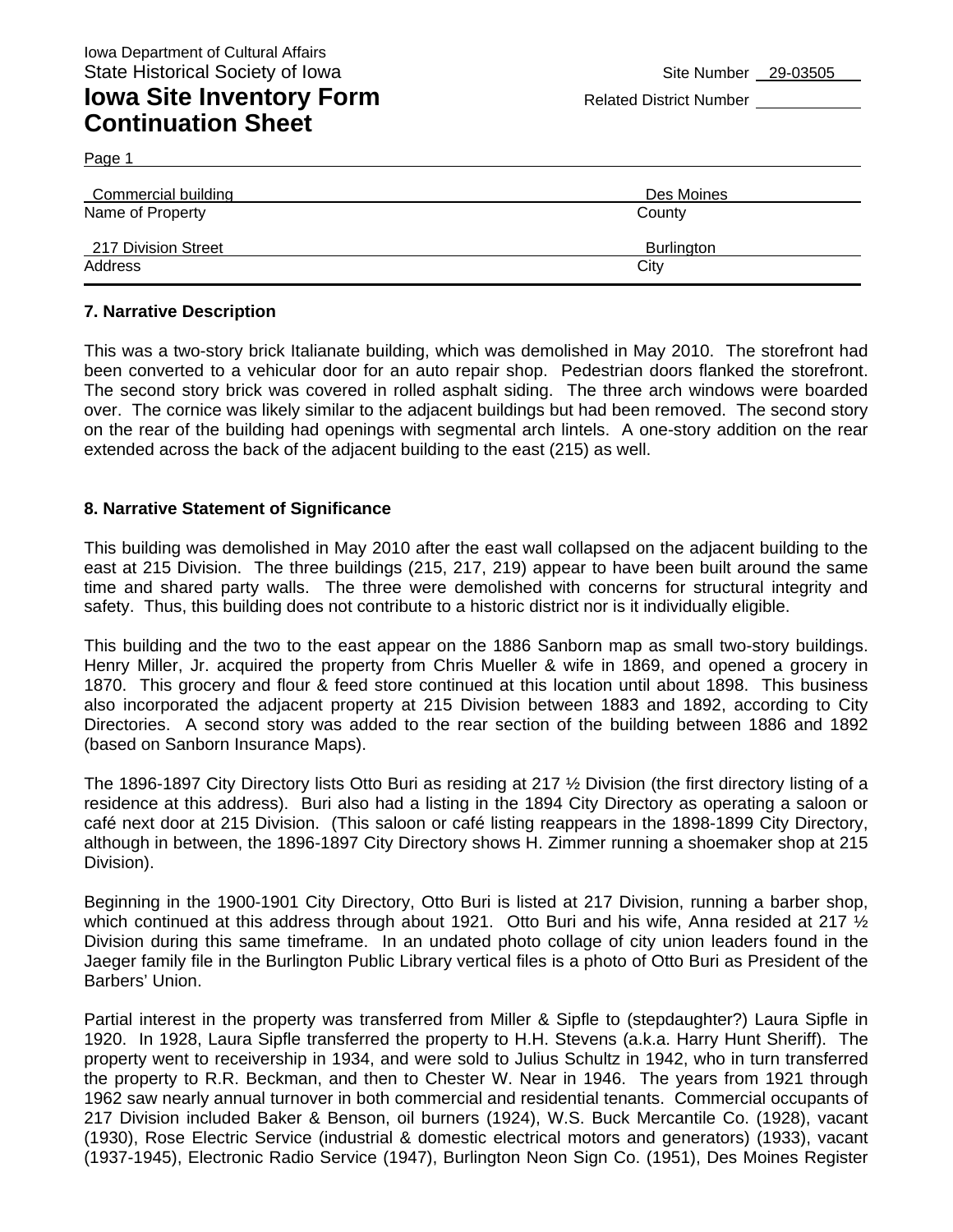### **Iowa Site Inventory Form** Related District Number **Related District Number Continuation Sheet**

Page 2

| Commercial building | Des Moines        |
|---------------------|-------------------|
| Name of Property    | County            |
| 217 Division Street | <b>Burlington</b> |
| Address             | City              |

& Tribune Agency (1955-1957), and then vacant until 1966. Residential occupants at 217 ½ Division during this time included Nat Kinnard (college student) (1930), Bruce Erleson (1933), John B. Stack (1942), and William Green (1945). 217 ½ Division was listed as vacant in 1924, 1928, 1937, and 1940.

In 1962, Gladys E. Near, widow, transferred the property to Delbert E. and Mildred C. Putnam. They transferred the property to Chittenden & Eastman in 1969. In 1966, K & R Auto Service and Repair opened at 217 Division. The property continues in use as an automotive service and repair shop today by Wardell Watson, although without any listing in the phone books or City Directory. Chittenden & Eastman transferred the property in 1987 to the Faith Temple Church of God in Christ.

#### **9. Major Bibliographical References**

City Directories, Burlington, Iowa, various dates. On microfiche at the Burlington Public Library

Sanborn Map Company. "Burlington, Iowa," Fire Insurance Maps. New York: Sanborn Map Company, 1886, 1892, 1900, 1931, 1952.

Transfer books, Des Moines County Auditor's Office, Burlington, Iowa

Jaeger family file, Vertical files, Burlington Public Library, Burlington, Iowa.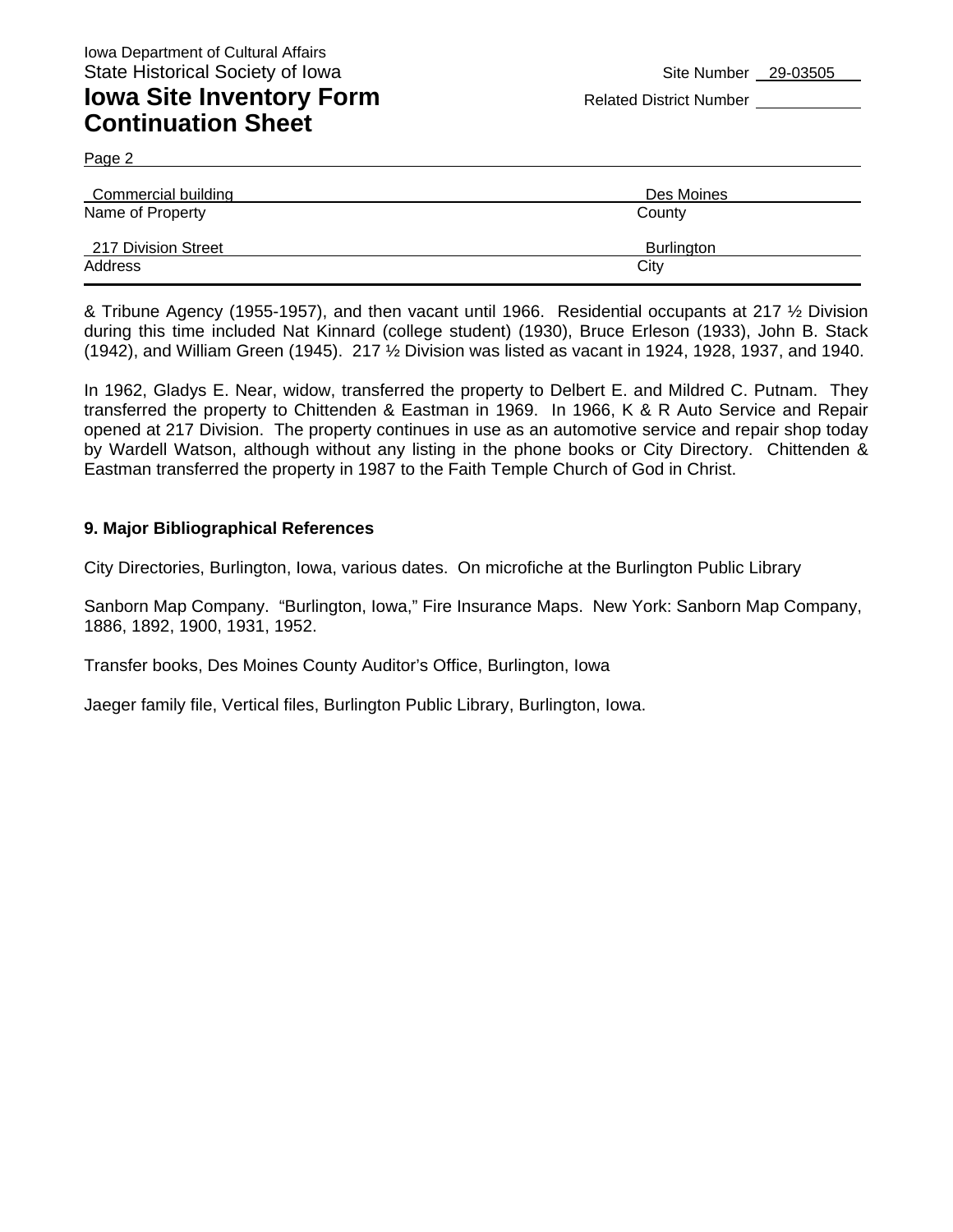# **Iowa Site Inventory Form** Related District Number **Relation Continuation Sheet**

Page 3

| Commercial building | Des Moines        |
|---------------------|-------------------|
| Name of Property    | County            |
| 217 Division Street | <b>Burlington</b> |
| Address             | City              |

### **Location map**



**Building plan (from assessor's website)** 

|    | $12'$ HI               |
|----|------------------------|
| 15 | ADDN1<br>[300]         |
|    | $24^{\circ}$ H $^{20}$ |
| 45 | BLDG1<br>[900]         |
|    |                        |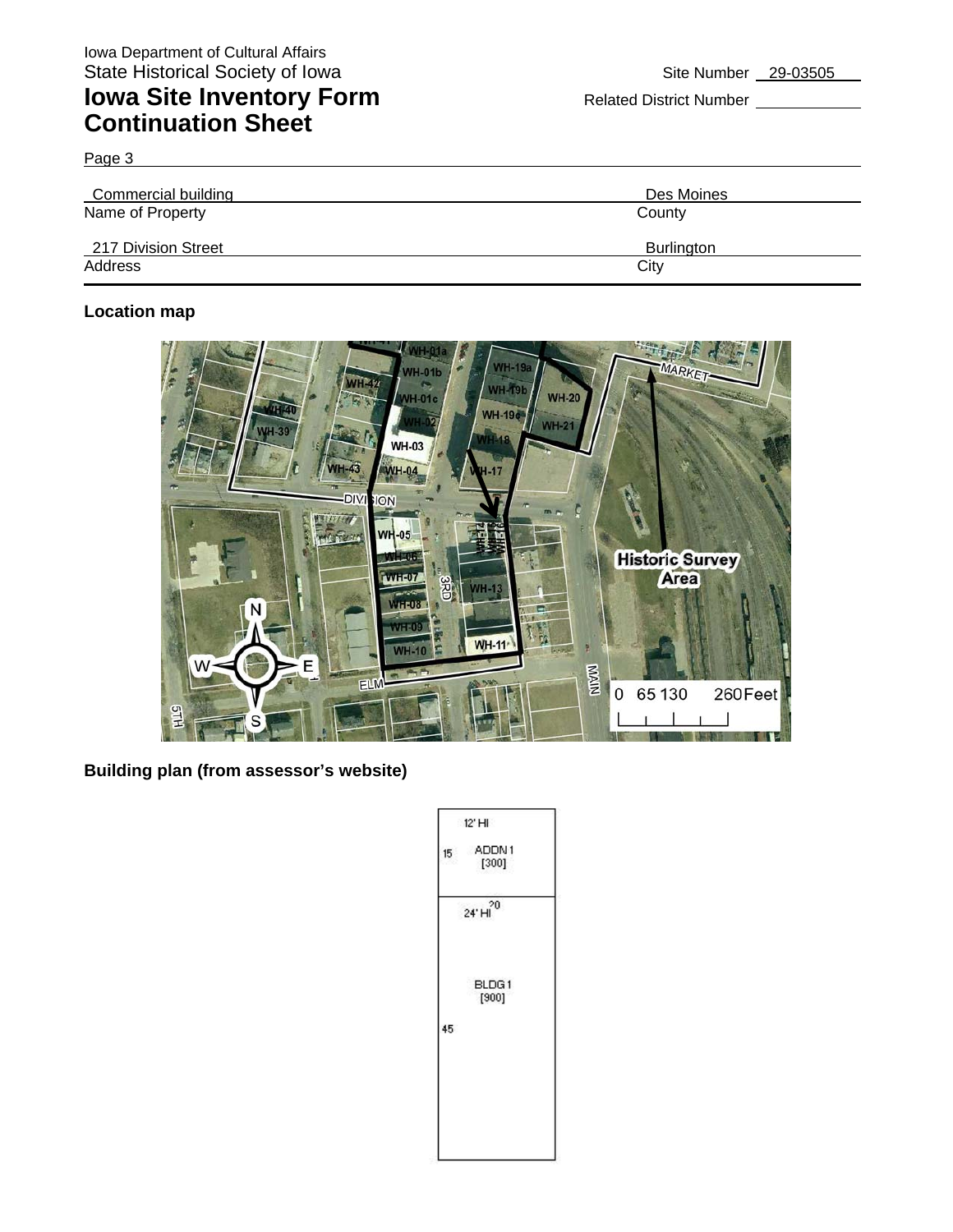## **Iowa Site Inventory Form** Related District Number **Continuation Sheet**

| Commercial building | Des Moines        |
|---------------------|-------------------|
| Name of Property    | County            |
| 217 Division Street | <b>Burlington</b> |
| Address             | City              |

### **Photograph (digital image)**

Page 4



**Building, looking south November 2, 2009 R.L. McCarley**